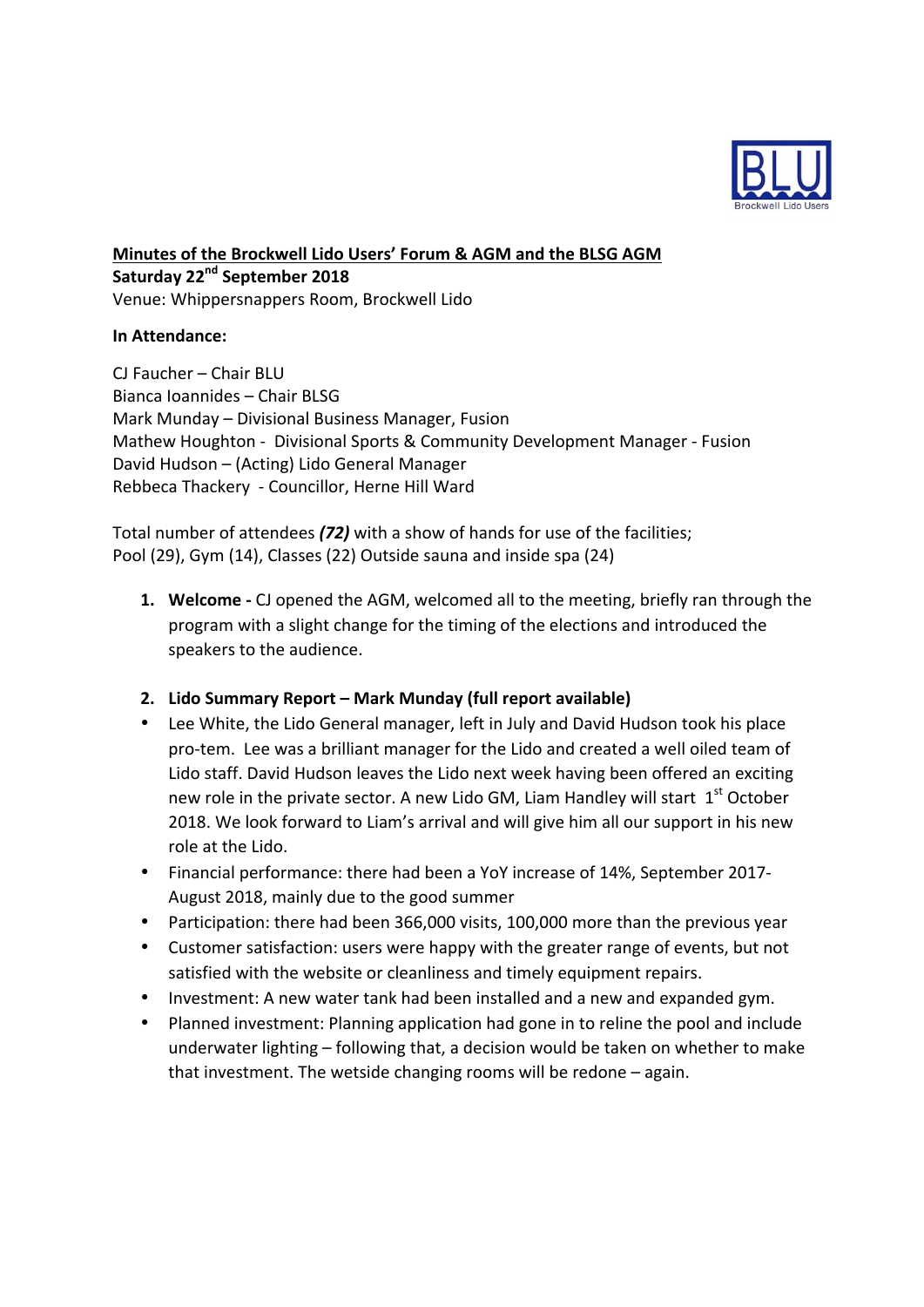**3. Annual General Meeting: BLU and BLSG Business. Chaired by Adam Steinhouse** 

### **BLU**

- The minutes of 2017 AGM & Forum were approved
- The financial report (report available) was approved
- Election of BLU officers and committee members. Two independent vote counters were provided by Fusion

#### **BLU** Flections.

# **Uncontested Officer Nominations:**

| Surname        | <b>First Name</b> | Position   | <b>Vote Totals</b> |
|----------------|-------------------|------------|--------------------|
| <b>BURTON</b>  | Beverly           | Dep. Chair | 32                 |
| <b>FAUCHER</b> | CJ                | Chair      | 40                 |
| MIFSUD-BONICI  | Lara              | Secretary  | 33                 |
| <b>WICKETT</b> | Guv               | Treasurer  | $\frac{34}{5}$     |

All were re-elected by a 'show of hands' vote from eligible BLU members with voting cards.

## Contested nominations for the required further 7 members of the BLU committee were as **follows;**

| Surname                       | <b>First Name</b> | Position  | <b>Vote Totals</b> |
|-------------------------------|-------------------|-----------|--------------------|
| Berry                         | Nick              | Committee | $7 - Not elected$  |
| <b>BLAKE</b>                  | Jonathan          | Committee | 35 - Elected       |
| <b>IOANNIDES</b>              | <b>Bianca</b>     | Committee | 39 - Elected       |
| <b>KEENLYSIDE</b>             | Humphrey          | Committee | 35 - Elected       |
| <b>LEVY</b>                   | Yvonne            | Committee | 38 - Elected       |
| Lord                          | Olive             | Committee | 5 – Not elected    |
| <b>MALONE</b>                 | Warren            | Committee | $10 - Not elected$ |
| <b>RYAN-</b><br><b>NDEGWA</b> | Jessica           | Committee | 34 - Elected       |
| <b>SILAS</b>                  | Shelley           | Committee | 34 - Elected       |
| <b>TROWELL</b>                | <b>Stephen</b>    | Committee | 44 - Elected       |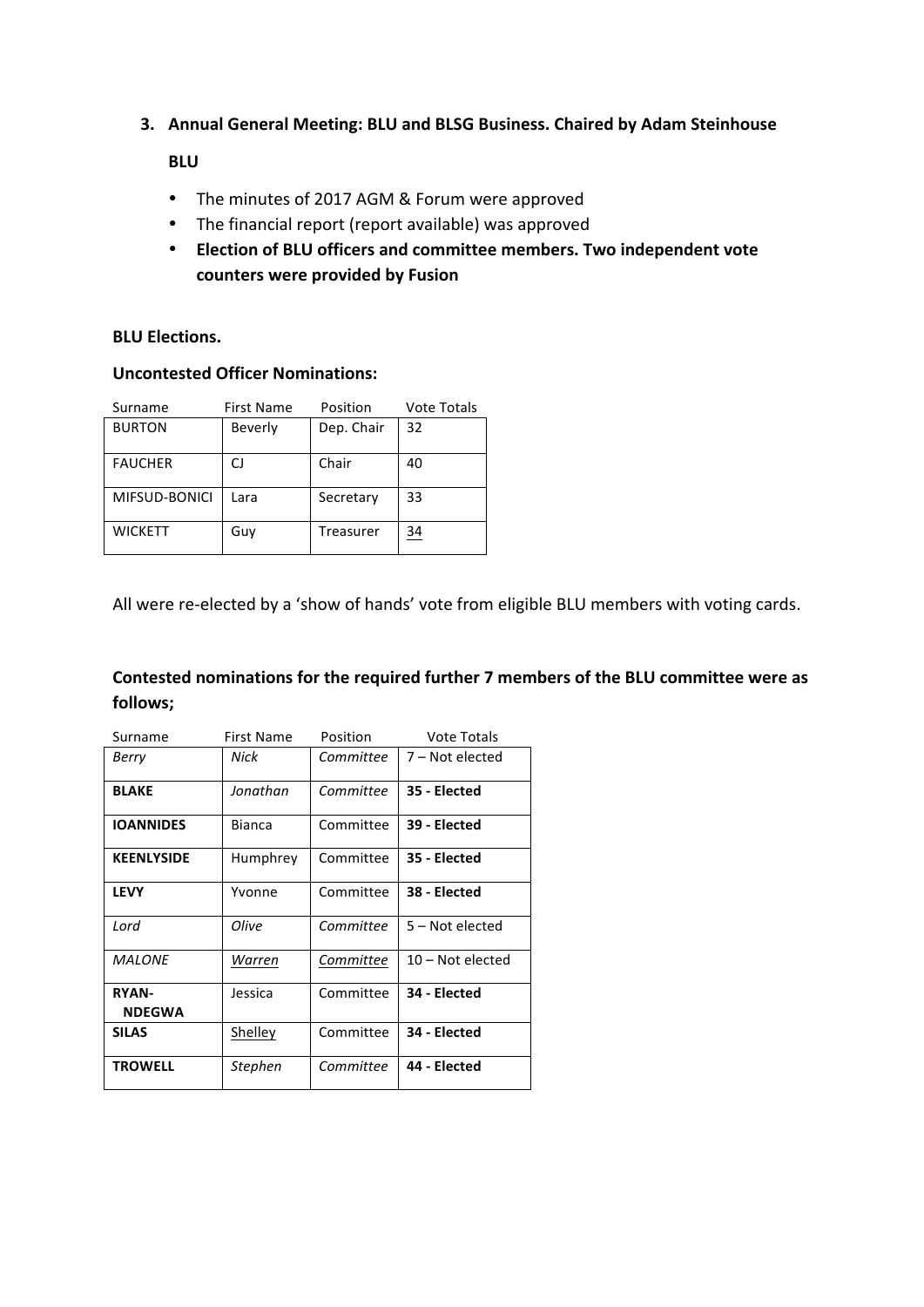#### **BLU** summary report – CJ Faucher (full report available)

• It has been a good year, and Fusion are to be commended. Lifeguards are the real unsung heroes. Full pool very welcome, despite challenging times. Fusion need to keep getting the basics right like cleaning of the gym, studios and the pool. Equipment fixes or replacement of worn/used items need to be resolved in a timely manner. Good swimming events, and enthusiastic people are always welcome to help us with more events. Cold water swimming is growing but lack of support by swimmers when Fusion put on extra hours in November 2017 was disappointing. An upgraded gym with the space redesigned was very well received by users. A much needed installation of new water tanks on the roof has solved issues of water shortages.

Communication by Fusion to every part of the Lido is key and there is a need for everyone who uses the Lido to work together in ensuring it's unique legacy for generations to come.

#### **BLSG Elections.**

Names of those nominated by the BLSG participating organisations were presented:

| Gibson            | Giles         | <b>HHF</b>                 |
|-------------------|---------------|----------------------------|
| Hogarth           | Susy          | <b>BPCP</b>                |
| <b>FAUCHER</b>    | CJ            | <b>BLU</b>                 |
| <b>IOANNIDES</b>  | <b>Bianca</b> | <b>BLU</b><br>(BLSG Chair) |
| <b>KEENLYSIDE</b> | Humphrey      | <b>BLU</b>                 |
| LEVY              | Yvonne        | BLU                        |
| Mifsud-Bonici     | Lara          | BLU                        |
| Marsh             | Sophia        | <b>HHS</b>                 |
| Payne             | Miranda       | EH                         |

(All were presented as a slate and re-elected onto the committee by overwhelming votes of Participating Organisation members who were provided with voting cards. (24)

#### **BLSG** summary report – Bianca Ioannides (full report available)

While there had been issues, 2018 had been a positive year for the Lido; support for greater operation of full pool; appreciation for addressing problem of intermittent loss of water pressure by installation of new water tank; need to have more bike racks.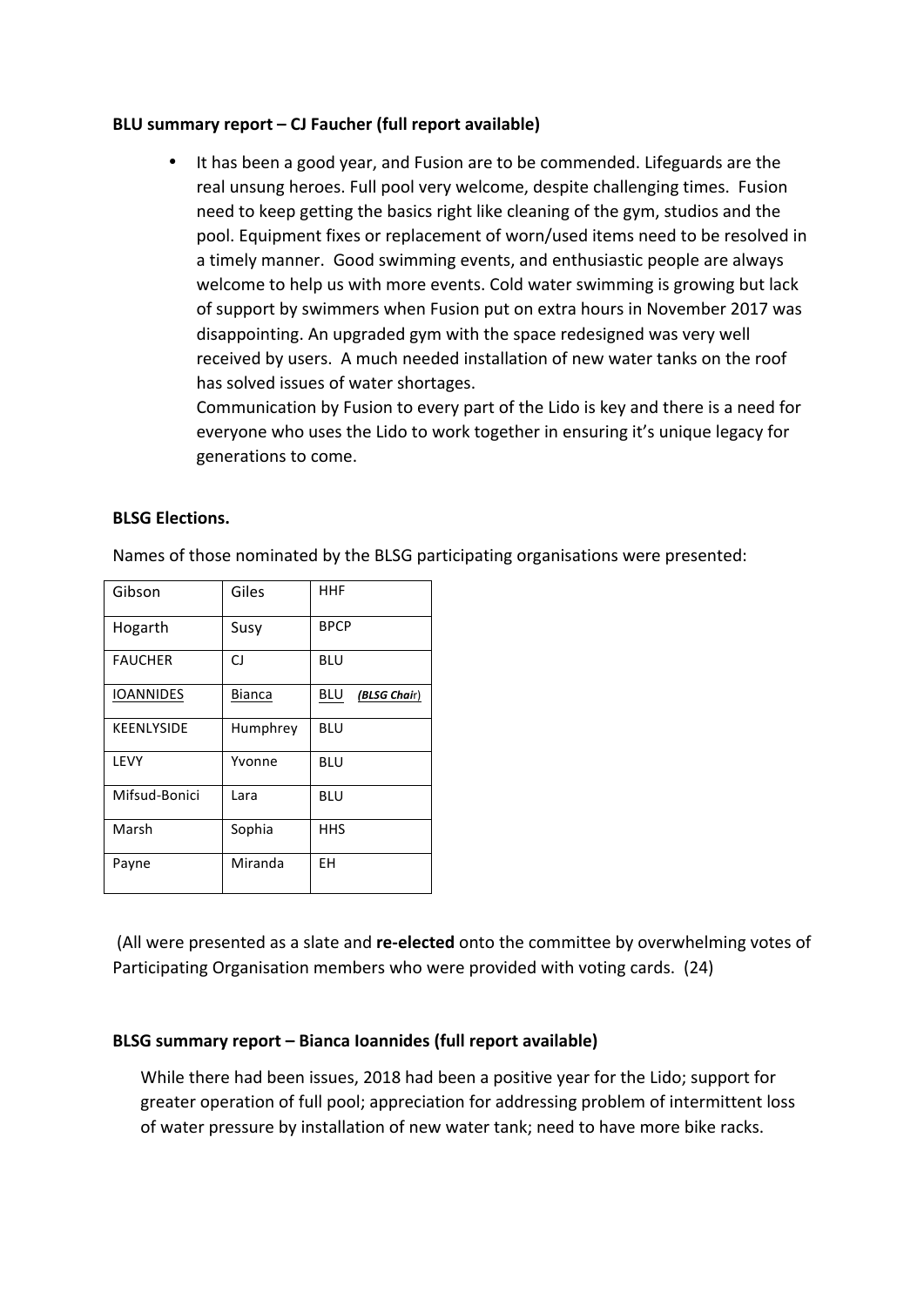## **4. Lido Forum Feedback Session – Bianca Ioannides (Fusion responses from Mark Munday)**

### **General Forum.**

- Survey responses showed that users were generally happy with: sauna; helpful staff; full pool; water quality; more classes; and gym.
- Users saw the need for improvements in pool lane management (should be fewer lanes), café opening times, pool temperature (some wanted the pool to be heated – but Fusion have no plans to do so), damp in changing rooms, TVs not working in gym, cleanliness overall at the Lido, lack of gym presence by staff, issues with showers constantly not working, communication re class changes and overall with staff, online booking system frustrations.

### **Forum comments from the floor.**

- Q) Why not have timed tickets/separate sessions in hot weather?
	- A) Fusion continuing to consider this. Benefits would be to be able to clean pool and poolside in between sessions. Disadvantage would be monitoring those who had come for the morning session and then didn't leave.
	- Q) Communication: need Fusion to be better at informing Windrush and others of opening times and events, and also responding to emails and phone calls
	- A) (agreed: Fusion had set up a dedicated team to handle requests and complaints for the Lido)

Q) Pool Relining: will it happen and, if so, when?

A) Planning application in. If it happens, would be likely to be after the 2019 summer season)

- Q) More water polo events
- A) (agreed in principle)

 $Q$ ) Café opening hours – why is café not opening for swimmers in the morning. A)(New Lido manager will engage more with café to make sure (a) café's opening hours coincide better with pool opening hours, (b) greater access from the pool and (c) generally to improve relationship; the café representatives should be invited to come to BLSG meetings)

Q) Classes: unqualified instructors were standing in for regular instructors when they were not available (eg on holiday) and there should be more classes variety. A) (Agreed that there was a need to have better communication between management and instructors and better protocols; classes had been added in September and more would be established in January)